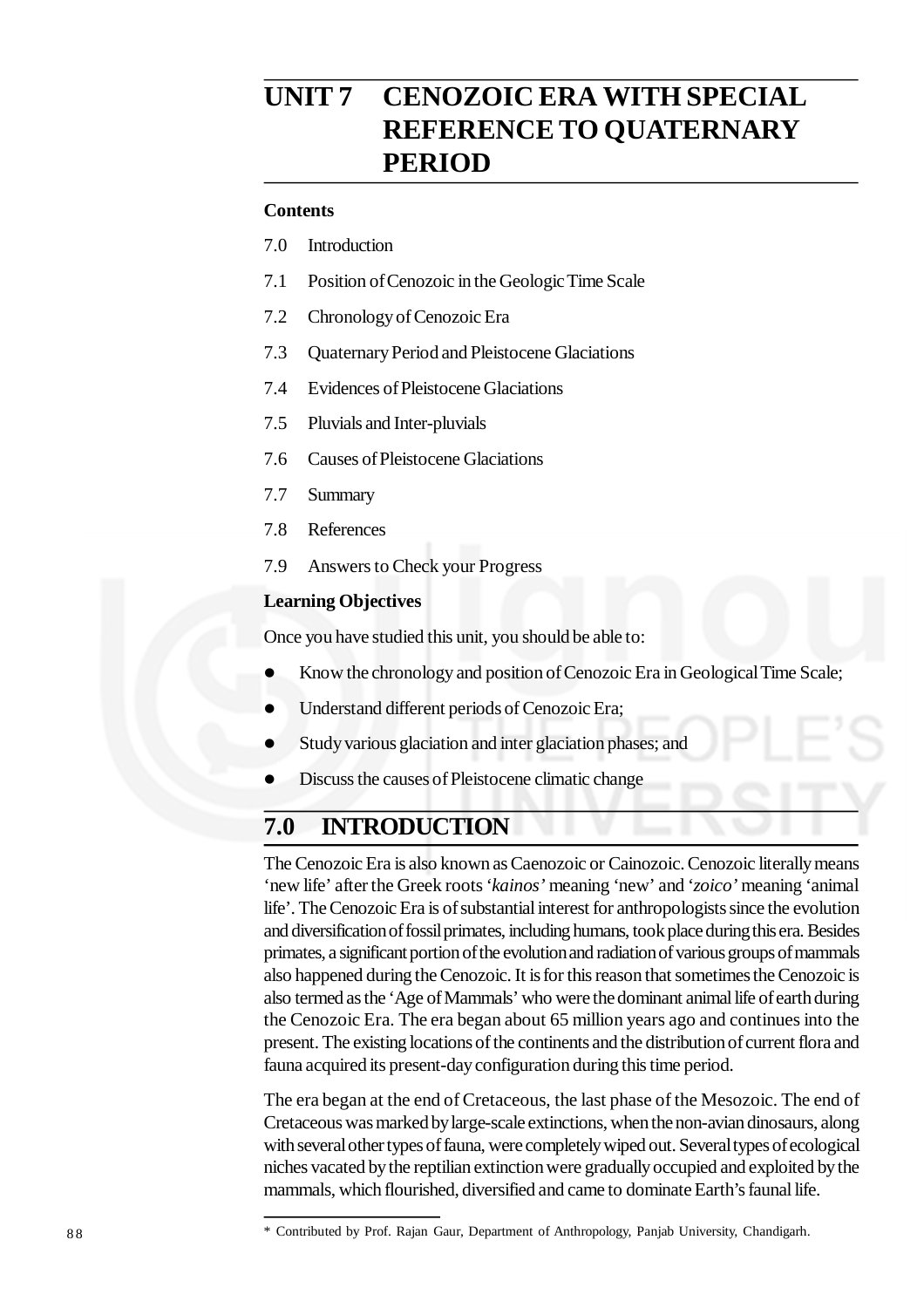During early part of the Cenozoic, Earth was largely populated by small fauna, which also included small mammals. However, over a period of time the mammals diversified and radiated taking advantage of the absence of dinosaurs who had dominated the earth during the Mesozoic Era. The mammals occupied almost all the ecological niches, which were earlier the domain of the dinosaurs. Over time, a few of the mammals greatly increased in size and grew much larger than even some of the largest mammals of today, such as whales and as elephants. Of all the twenty orders of the class mammalian, of special interest for an anthropologist are the primates, which also evolved, diversified and radiated along with other mammals during the Cenozoic Era.

# **7.1 POSITION OF CENOZOIC IN THE GEOLOGIC TIME SCALE**

The Cenozoic Era is the most recent of the three major subdivisions of animal history. The other two are the *Mesozoic* and *Palaeozoic* Eras. Before we discuss the Cenozoic, it would be useful to understand, in brief, the various divisions of the earth's geologic history and the position of Cenozoic in it. The history of the Earth is divided into parts based on certain geologic or faunal/floral events. The generally accepted divisions are eon, era, period, epoch, and age, as progressively smaller units of geological time. The major divisions of time are termed eons. In succession these are: *Hadean*, the *Archean*, the *Proterozoic* and the *Phanerozoic*. The first three of these can be collectively called as the Precambrian super eons. Eons are further divided into *eras*. The eras are in turn divisible into periods, epochs and ages. The various divisions of geologic time, along with their ages, and the position of Cenozoic in it are depicted in Table 1.

# **7.2 CHRONOLOGY OF CENOZOIC ERA**

From an anthropological perspective, Cenozoic Era is very important because, the entire primate evolution and subsequently the human evolution occurred during this Era. Besides primates, the evolution and radiation of mammals, birds and most flowering plants and grasses took place during this phase of Earth's history. The Cenozoic is divided into three periods, namely the Palaeogene, the Neogene and the Quaternary, and seven epochs, viz. Palaeocene, Eocene, Oligocene, Miocene, Pliocene, Pleistocene and Holocene. The Cenozoic is sometimes called the 'Age of Mammals', because the largest land animals,the mammals appeared on earth during that time. The Palaeogene is subdivided into three epochs: the Palaeocene, the Eocene and the Oligocene. The Neogene is subdivided into two epochs: the Miocene and Pliocene. The Quaternary is divisible into two epochs: the Pleistocene and the Holocene.

## a) **Palaeocene Epoch**

The Palaeocene is the first epoch of the Cenozoic, which began at about 66 million year before present (myr). It begins at the end of Cretaceous when large-scale extinctions of life occurred. *Dinosaurs* on land, large swimming *reptiles* in seas, nektonic *ammonites* and most microscopic planktons died out at the end of Cretaceous leaving many ecological niches vacant for evolution and radiation of mammals, which had existed for more than 100 million years before the Cenozoic Era. Palaeocene saw mammals growing bigger and occupying a wider variety of ecological niches. The mammals were small rodent-like to medium-sized mammals. Fossil evidence from the Paleocene is scarce. Small early primates, plesiadapids, marsupials and monotreme mammals were present.

## b) **Eocene Epoch**

The Eocene began at around 56 myr ago and ended at around 34 myr ago lasting 8 9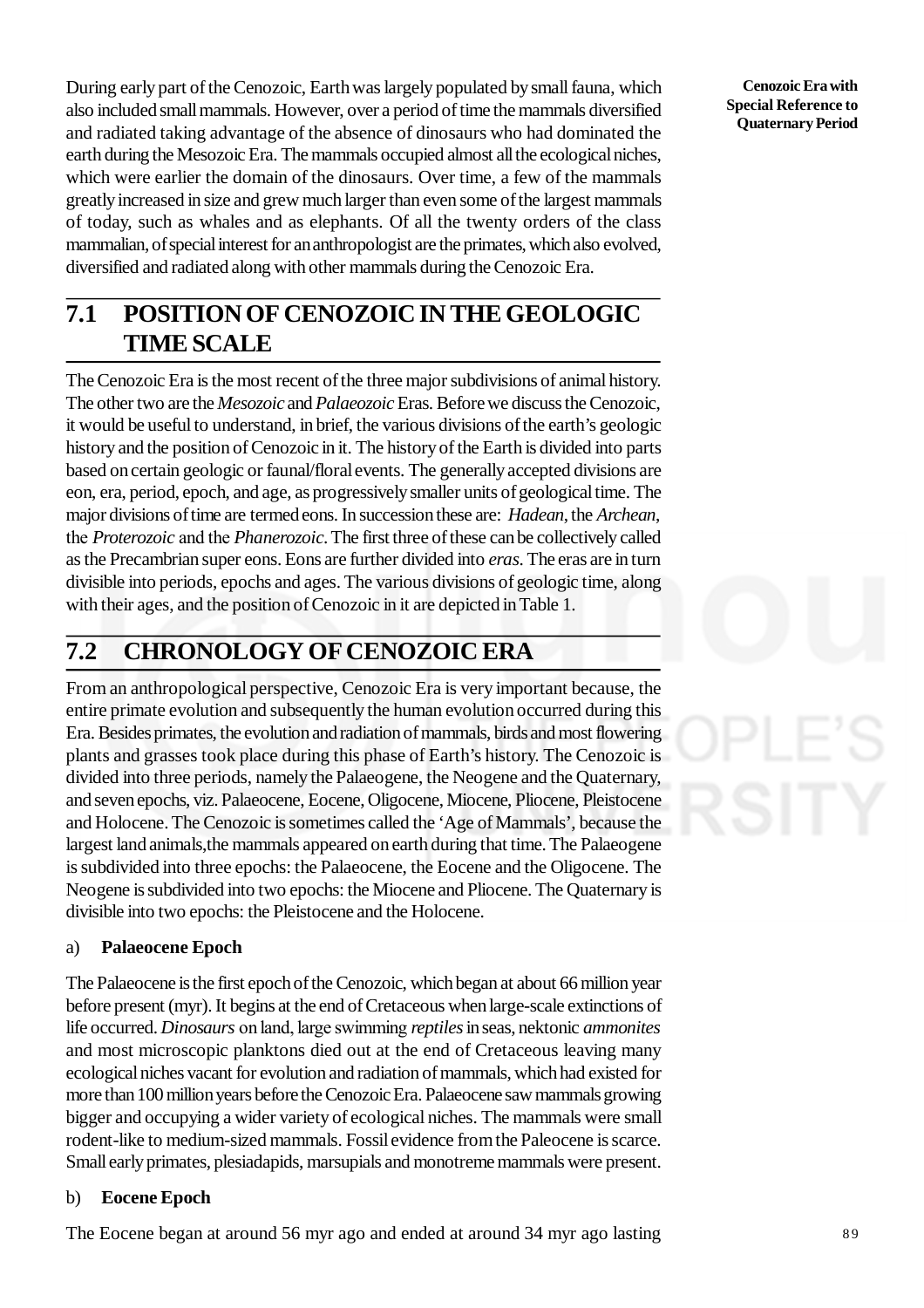### **Dating Methods and Reconstruction of Past**

## **Table 1: Position of Cenozoic in Geological time scale**

| Eon                     |                                                                                                                                         | Period<br>Era                                                                                                                                                    |            | <b>Epoch</b> | <b>Major Fauna</b>                                                                                                                                                                                                                                                                                     | Age<br>(myr) |
|-------------------------|-----------------------------------------------------------------------------------------------------------------------------------------|------------------------------------------------------------------------------------------------------------------------------------------------------------------|------------|--------------|--------------------------------------------------------------------------------------------------------------------------------------------------------------------------------------------------------------------------------------------------------------------------------------------------------|--------------|
|                         |                                                                                                                                         | CENOZOIC                                                                                                                                                         | Quaternary | Holocene     | Ice Age recedes, present interglacial begins. Rise of<br>human civilization; domestication of animals and<br>agriculture. Stone Age cultures give way to Bronze<br>Age (3300 BC), Iron Age (1200 BC), many pre-historic<br>cultures world-wide and industrial revolution.                              | 0.0117       |
|                         |                                                                                                                                         |                                                                                                                                                                  |            | Pleistocene  | Pleistocene megafauna first flourishes and then becomes<br>extinct. Anatomically modern humans evolve. Emergence of<br>human stone-age cultures. Quaternary Ice Age continues with<br>glacial and interglacial phases.                                                                                 | 2.58         |
|                         |                                                                                                                                         |                                                                                                                                                                  | Neogene    | Pliocene     | Several of the existing genera of mammals present. Hominids<br>appear and diversify. Cool and dry climate.                                                                                                                                                                                             | 5.3          |
|                         |                                                                                                                                         |                                                                                                                                                                  |            | Miocene      | Horses and mastodons diversify. Modern mammal and bird<br>families become identifiable. First apes appear. Grasses<br>spread.                                                                                                                                                                          | 23           |
|                         |                                                                                                                                         |                                                                                                                                                                  | Palaeogene | Oligocene    | Rapid evolution and diversification of mammalian and other<br>fauna. Major evolution and dispersal of flowering plants                                                                                                                                                                                 | 34           |
|                         |                                                                                                                                         |                                                                                                                                                                  |            | Eocene       | Archaic mammals flourish and continue to evolve; several<br>"modern" mammalian groups appear. First grasses appear.                                                                                                                                                                                    | 56           |
|                         |                                                                                                                                         |                                                                                                                                                                  |            | Palaeocene   | Mammals diversify into a number of primitive lineages.<br>Many modern plants appear. Indian plate collides with<br>Eurasian plate ~55 myr. Himalayan orogeny begin                                                                                                                                     | 66           |
|                         |                                                                                                                                         | <b>MESOZOIC</b>                                                                                                                                                  |            | Cretaceous   | Many new types of land dinosaurs evolve (Tyrannosaurs,<br>duck-billed and horned dinosaurs). Flowering plants<br>proliferate. Monotremes, marsupials and placental mammals<br>appear. Primitive birds continue. At end of Cretaceous,<br>major extinction wipes out dinosaurs and many other reptiles. | 145          |
|                         |                                                                                                                                         |                                                                                                                                                                  |            | Jurassic     | Many types of dinosaurs. First birds and lizards. Small<br>mammals common. Gymnosperms and ferns common.                                                                                                                                                                                               |              |
| PHANEROZOIC             |                                                                                                                                         |                                                                                                                                                                  |            | Triassic     | First mammals and crocodiles appear. Reptiles dominant on<br>land, seas and in the air. Modern corals and teleost fish<br>appear. Many large aquatic amphibians; ammonoids very<br>common.                                                                                                             | 252          |
|                         |                                                                                                                                         | PALAEOZOIC                                                                                                                                                       |            | Permian      | Synapsid reptiles become plentiful, amphibians common;<br>cone-bearing gymnosperms replace earlier flora. At ~251<br>myr, major life, including trilobites, graptolites, blastoids,<br>extinct.                                                                                                        |              |
|                         |                                                                                                                                         |                                                                                                                                                                  |            | Carboni-     | Amphibians diversify, first reptiles and coal forests. Winged                                                                                                                                                                                                                                          | 359          |
|                         |                                                                                                                                         |                                                                                                                                                                  |            | ferous       | insects radiate, first land vertebrates. Early sharks diversify,<br>echinoderms abundant; trilobites and nautiloids decline.                                                                                                                                                                           |              |
|                         |                                                                                                                                         |                                                                                                                                                                  |            | Devonian     | First clubmosses, ferns, seed-bearing plants<br>(progymnosperms) and first insects (wingless) appear.<br>Trilobites and armoured agnaths decline, jawed fishes and<br>early sharks rule the seas. First amphibians still aquatic.                                                                      | 419          |
|                         |                                                                                                                                         |                                                                                                                                                                  |            | Silurian     | First vascular plants. First jawed fishes and many armoured<br>jawless fish in seas. Corals, brachiopods, crinoids, Sea-<br>scorpions abundant. Trilobites and mollusks diverse.                                                                                                                       |              |
|                         |                                                                                                                                         |                                                                                                                                                                  |            | Ordovician   | Invertebrates diversify. Early corals. bivalves, nautiloids,<br>articulate brachiopods, trilobites, ostracods, bryozoa, many<br>echinoderms. First green plants and fungi on land.                                                                                                                     | 485          |
|                         |                                                                                                                                         |                                                                                                                                                                  |            | Cambrian     | Major diversification of life. Most modern phyla appear. First<br>animals with hard parts. First chordates. Trilobites, worms,<br>sponges, brachiopods present. Prokaryotes, fungi, algae go<br>on.                                                                                                    |              |
|                         | Proterozoic                                                                                                                             |                                                                                                                                                                  |            |              | In upper part, fossil of complex multicelled organisms. Stromatolite fossils common. First                                                                                                                                                                                                             | 2500         |
| PRECAM-<br><b>BRIAN</b> | Archean                                                                                                                                 | multicellular organisms (~1200 myr). First Eukaryotes (~2000 myr).<br>Simple single-celled life (prokaryotic life such as bacteria and blue-green algae). Oldest |            |              |                                                                                                                                                                                                                                                                                                        |              |
|                         | probable microfossils.<br>Formation of Earth. There is no evidence for life in this Eon. Oldest known rocks 3500-4000<br>Hadean<br>Myr. |                                                                                                                                                                  |            |              | 4600                                                                                                                                                                                                                                                                                                   |              |

Modified after Cohen et.al. (2013).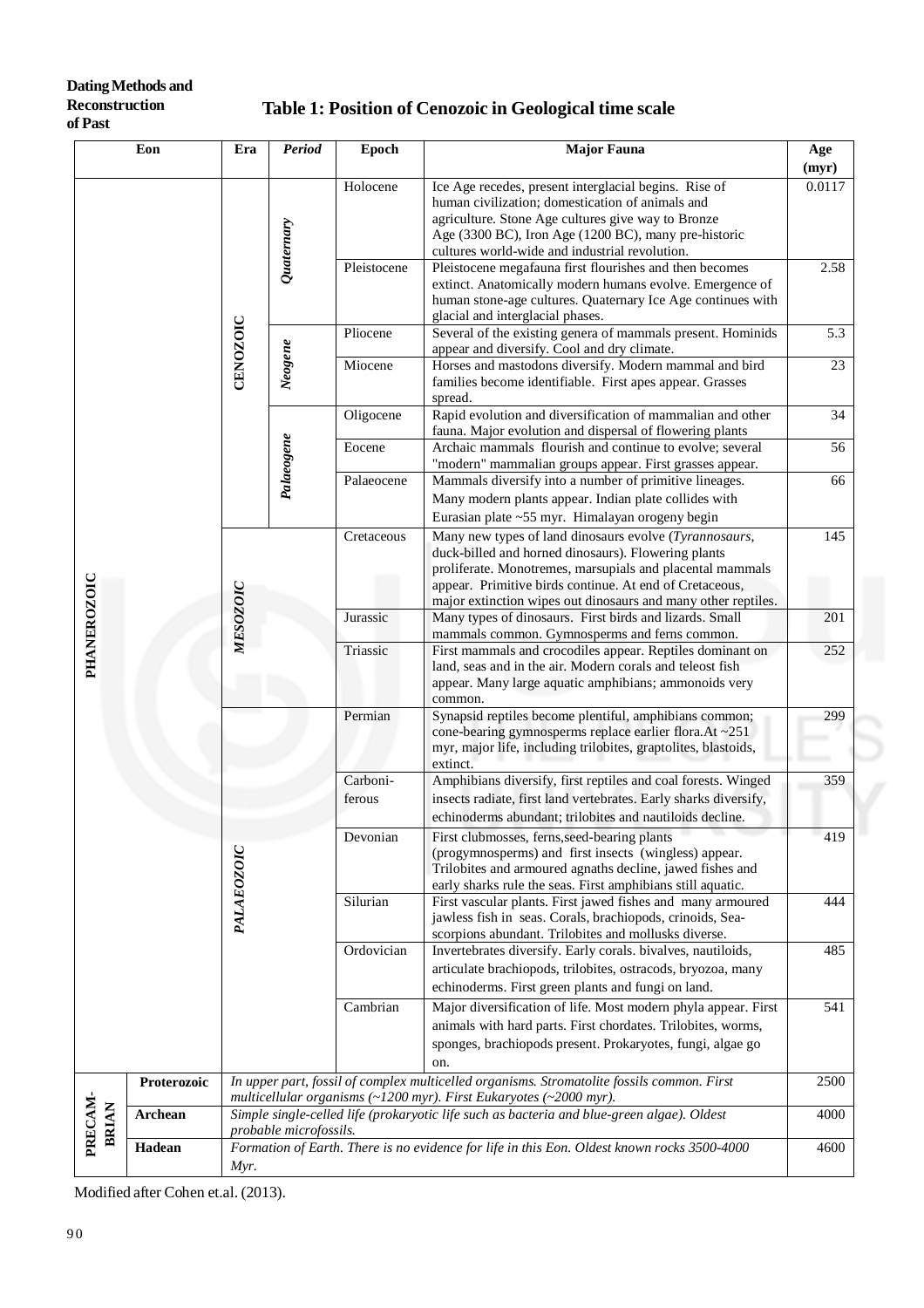nearly 22 million years, the longest of all the epochs of the Cenozoic Era. For most of the Eocene Epoch, the global climate was warm and rainy. Among the mammal groups that first appeared in the fossil record during this period are the perissodactyls, artiodactyls, proboscideans, rodents, and many primates. Adaptive radiation of adapid and the omomyid prosimians took place during this epoch. It is thought that the intense global warming allowed warm-adapted mammals to migrate between continents via land connections at very high latitudes. Early perissodactyls, such as the horse relative *Hyracotherium*, appeared right at the very beginning of the Eocene. By the end of the epoch, the planet was much cooler and the rainforest-like habitats that covered much of the continents gave way to more open woodland.

## c) **Oligocene Epoch**

The Oligocene Epoch extends from about 34 myr ago to about 23 myrs. A cooling trend is prevalent throughout Oligocene. Mammals such as horses, deer, camels, elephants, cats, dogs, and primates began to dominate continents, except in Australia. Early forms of amphicyonids, horses (*Miohippus*) canids, camels, tayassuids, protoceratids, and anthracotheres appeared. In late Oligocene there was an expansion of grasslands and prairies that was linked to the expansion of grazing animals. Earliest new world monkeys, early anthropoids (*Parapithecus, Apidium, Aegyptopithjecus*), known largely from Egypt, emerged.

## d) **Miocene Epoch**

The Miocene Epoch is the first *geological epoch* of the *Neogene* Period and it extends from about 23 myrs back to 5.3 myrs ago. It was a time of warmer global climates than those in the preceding Oligocene or the following Pliocene. The *grasslands* continued to expand and forests continued to decrease. During later part of Miocene, mammals were more modern, with easily recognizable canids, bears, procyonids, equids, beavers, deer, camelids, and whales. Apes arose and diversified during the Miocene, becoming widespread in the Old World (e.g. *Gigantopithecus, Sivapithecus*, *Dryopithecus*). A large number of ape species existed in Africa, Asia and Europe during this time. The first hominins appeared in Africa at the very end of the Miocene, which included *Sahelanthropus* and *Orrorin*.

## e) **Pliocene Epoch**

The Pliocene epoch is the second epoch of the Neogene Period, which began about 5.3 myrs ago and extended to about 2.58 myrs back. During the Pliocene, continents continued to drift toward their present positions and Africa's collision with Europe cut off the remaining part of the Tethys Sea and formed the Mediterranean Sea. During the Pliocene, climates became cooler, drier, and seasonal, similar to modern climates. In Eurasia, primate distribution declined. Elephants, gomphotheres, and stegodonts were successful in Asia. Horse diversity declined, while cattle and antelopes were successful. During Pliocene, hominids became increasingly well-documented in the fossil record (e.g. *Ardipithecus ramidus, Australopithecus anamensis, Australopithecus afarensis, Australopithecus garhi*, *Australopithecus africanus, Homo habilis*).

## f) **Pleistocene Epoch**

This epoch is the first epoch of the Quaternary Period that started about 2.58 myr ago and lasted up to 11700 years before present. The Pleistocene was a relatively short span of geologic time, which was a time of great global cooling, commonly known as "Ice Age". During the epoch, immense glaciers and ice sheets occurred at the North and South Poles and at all high altitudes. The cold periods or glacial were interspersed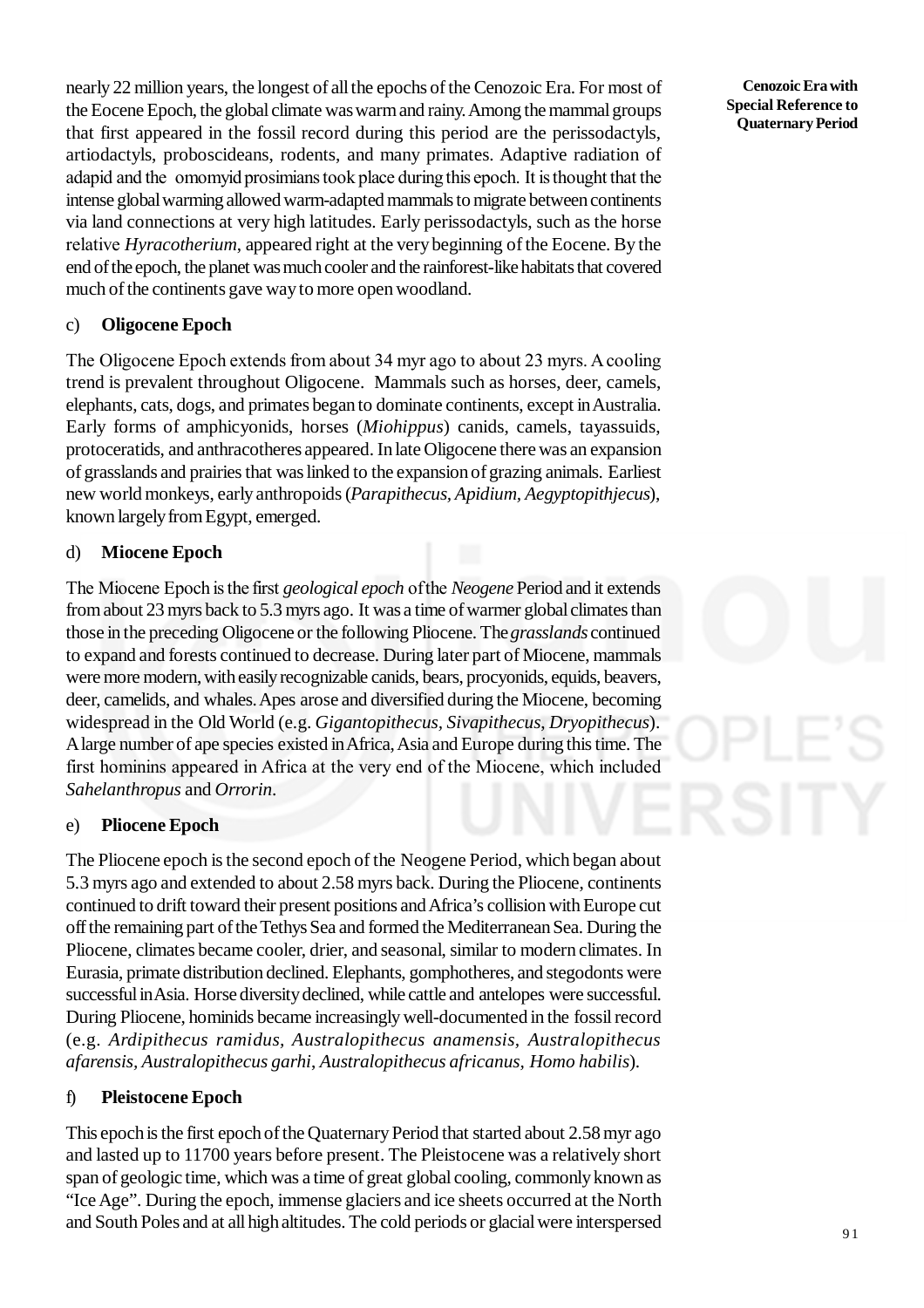**Dating Methods and Reconstruction of Past**

with warmer phases or interglacial. The evolution of anatomically modern humans (*Homo sapiens*) took place during the Pleistocene, who then spread to different parts of the Earth. In addition to the woolly mammoth, mammals such as sabre-toothed cats (*Smilodon*), giant ground sloths (*Megatherium*) and mastodons roamed the Earth during this period. By the end of this epoch, a major extinction event of large mammals (e.g. mammoths, mastodons, sabre-toothed cats, ground sloths, cave bears, etc.) occurred ( probably due to over hunting by humans and climate change ) and continued into the Holocene.

## g) **Holocene Epoch**

Holocene is the second of the epochs of the Quaternary Period that started about 11,700 years ago and is continuing. It is a period of warming in which the global climate became warmer. During this period many mega mammals, such as like woolly mammoth and woolly rhinoceros, became extinct. Humans developed agriculture and domestication of animals, which was followed by bronze and iron ages, development of civilizations, urban centres, governments, rapid population growth and the development of industrial revolution in 19<sup>th</sup> century.

.....................................................................................................................

.....................................................................................................................

.....................................................................................................................

.....................................................................................................................

## **Check Your Progress**

1) In how many period and epochs Cenozoic era can be divided?

.....................................................................................................................

# **7.3 QUATERNARY PERIOD AND PLEISTOCENE GLACIATIONS**

Quaternary Period of the Cenozoic Era is the youngest period of the geological history of earth. It consists of two epochs: the Pleistocene and the Holocene. Pleistocene Epoch is unique in Earth's history as it has witnessed very cold conditions also known as glaciations or ice ages. One of the striking features of Pleistocene was the slow lowering of temperature of earth culminating in what is known as Ice Age. In fact it was not a continuous ice age but a series of very cold periods interspersed with warmer phases. The cold phase is generally termed as a glacial phase while the warmer phase known as interglacial phase. During Pleistocene, ice sheets expanded, from out of Antarctica and Greenland, and higher altitudes in the mountains. During the coldest phase, the glacial conditions prevailed as far south as 39° latitude north. Countries which now have a temperate climate then experienced the arctic cold of polar region and were covered under ice sheets.

After several years of work, the scientists have been able to show that there have been at least four major glaciations with several interglacial periods when ice retreated during the Pleistocene Epoch. Within the span of the glaciations, there were some warm periods, called Interstadials, when ice retreated. At its maximum, the great ice sheets covering northern Europe and most British Isles were nearly two miles thick. It extended over whole of Scandinavia, the Baltic Sea, and far into Russia and Germany. Less extensive glaciers covered the Alps, the Himalayas, the Pyrenees and other high mountainous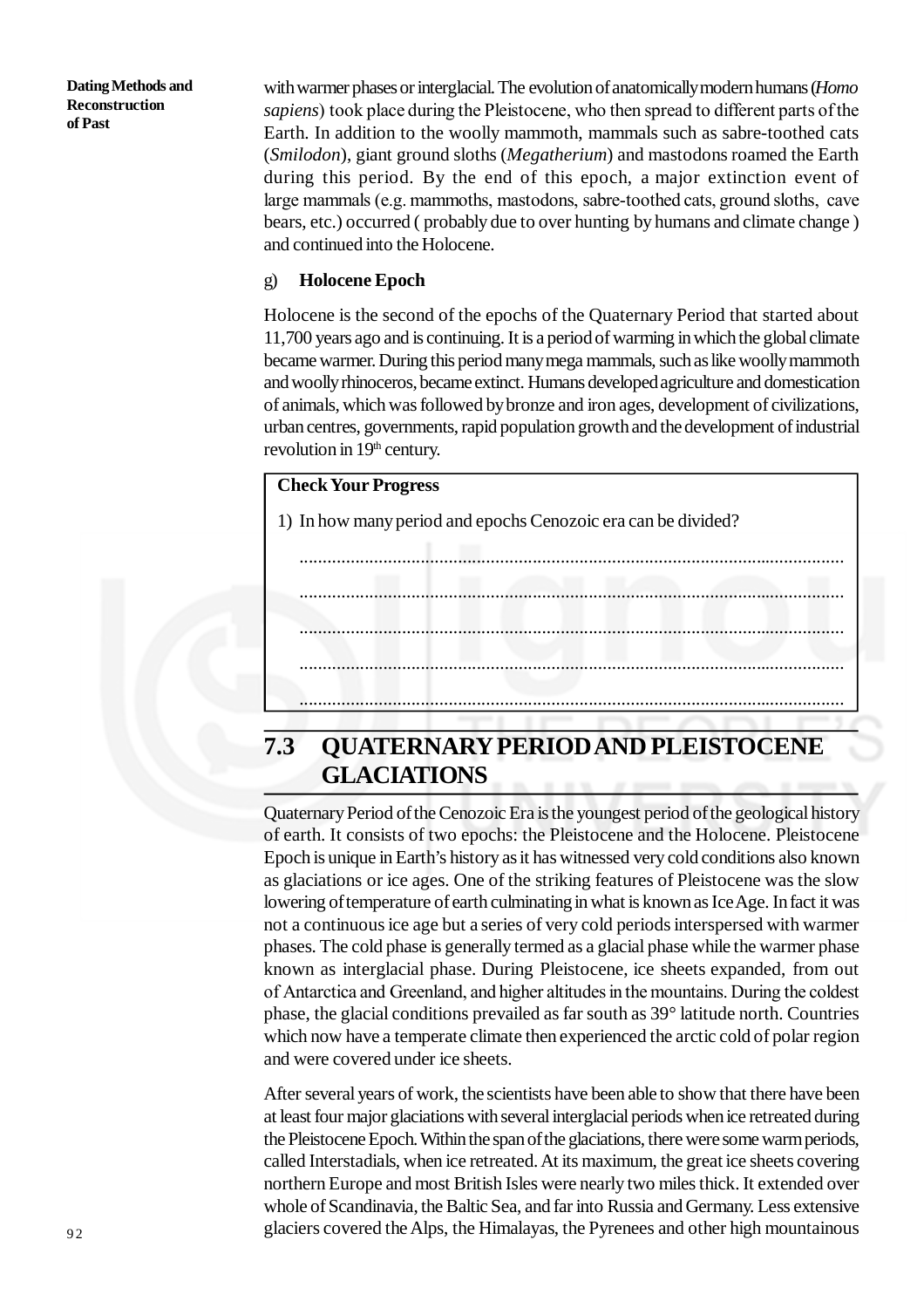areas. During glacial maxima, the sea level fell by as much as 500 feet as much water got locked as ice. A glacial phase may be defined as a cold period of increased precipitation leading to snow formation at higher altitudes and its accumulation at poles and solidification into ice and leading over time to the formation of glaciers.

Penck and Bruckner distinguished four glaciations and three interglacials on the basis of their work in the Alps. The glacial phases were named by them after four small rivers which flowed down the side of Alps into the Danube Basin. The Alps glaciations and their estimated ages are given in Table-2. A pre-Gunz glacial phase, termed Donau, has also been identified in many sub-polar regions,, occurring during the Villafranchian Age of Pleistocene (Bhattacharya, 1990).

| <b>Sr. No. of Glacial</b>     | <b>Glacial/Interglacial</b> | <b>Approximate Age</b> |  |
|-------------------------------|-----------------------------|------------------------|--|
| <b>Phase</b>                  | <b>Phase</b>                | <b>(Years Before</b> ) |  |
|                               |                             | <b>Present or BP)</b>  |  |
|                               | <b>Post-Glacial Phase</b>   | 10,000 BP              |  |
| $4th$ Glaciation              |                             | 100,000 BP             |  |
|                               | Riss-Wurm                   |                        |  |
|                               | Intergllacial               |                        |  |
| $3^{rd}$<br>Glaciation        | <b>Riss Glaciation</b>      | 200,000 BP             |  |
|                               | Mindel-Riss                 |                        |  |
|                               | Interglacial                |                        |  |
| 2 <sup>nd</sup><br>Glaciation | <b>Mindel Glaciation</b>    | 400,000 BP             |  |
|                               | Gunz-Mindel                 |                        |  |
|                               | Interglacial                |                        |  |
| 1 <sup>st</sup><br>Glaciation | <b>Gunz Glaciation</b>      | 600,000 BP             |  |

|  |  |  |  | Table 2: The four glacial phases of the Alps |
|--|--|--|--|----------------------------------------------|
|--|--|--|--|----------------------------------------------|

## **7.4 EVIDENCES OF PLEISTOCENE GLACIATIONS**

A glacier is a permanent (relatively speaking) body of ice, consisting largely of recrystallized snow that shows evidence of downslope or outward movement due to the pull of gravity. The main evidences of the occurrence of glaciations are as follows:

- 1) *Moraines*: Moraines are the debris produced by the erosional activity of a glacier. It consists of non sorted random mixture of different sized fragments of angular rocks in a matrix of fine grained, sand- to clay-sized fragments that were produced by abrasion within the glacier and have a form different from the underlying bedrock. Depending on their position in relation to the glacier, moraines can be Ground Moraines, Medial Moraines, Lateral Moraines and End Moraines. Moraines are definite evidence of the presence of glaciers and glaciated conditions. Other evidences of glaciers are U-shaped Valleys, hanging valleys, erratic, etc.
- 2) *Sea Level Fluctuations*: During glacial periods much sea water was tied up in glaciers so sea level was lower. During interglacial periods, sea level was higher due to release of water by melting of the ice.
	- i) *Evidences of Lower Sea Level*: During low sea level or glacial phases, the level of sea was much lower than the present level.
		- a) Submerged organic remains of land plans and animals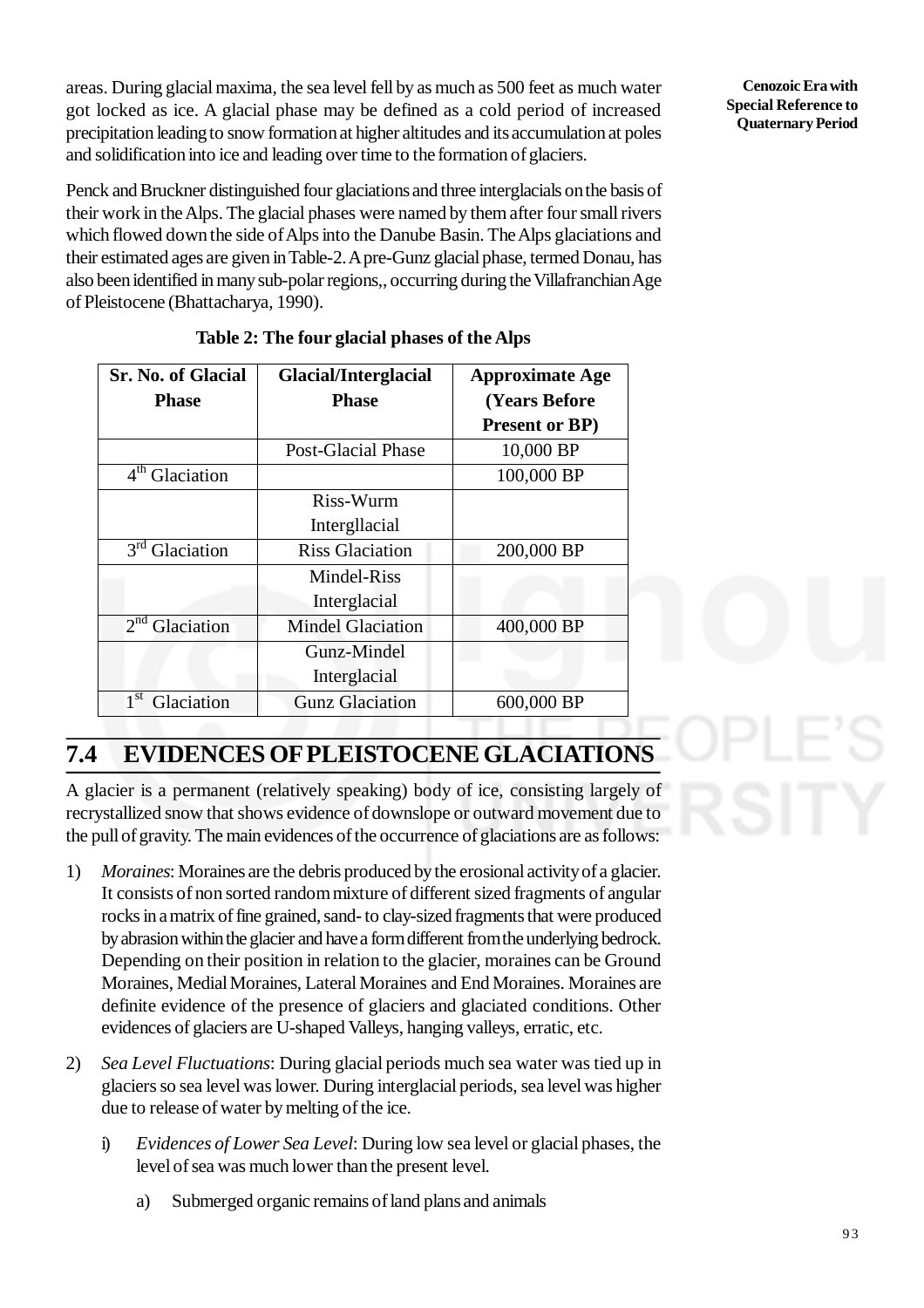- b) Submerged deltas
- c) Anomalous faunal distribution
- ii) *Evidences of Higher Sea Level:* During interglacial phases, the ice sheets melted and sea level rose higher than the current sea level.
	- a) Fossil bearing marine sediments
	- b) Cliffs by waves of sea.
- 3) *Loess*: It is a wind blown deposit found in the periglacial zone. The deposit is of material coarser than clay but finer than sand. It is caused by the presence of a glacier nearby.Examples are of Loess deposit in Danube River valley and those in Kashmir valley. The latter is known as Kaerwas locally.
- 4) *River Terraces*: River terraces are the remnants of earlier floodplains that existed at a time when either a stream or river was flowing at a higher elevation before its channel down cut to create a new floodplain at a lower elevation. A river terrace is a bench or step that extends along the side of a valley and represents a former level of the valley floor. A terrace results from any hydrological or climatic shift that causes renewed down cutting. A terraces can also be left behind when the volume of the fluvial flow declines due to changes in climate. When there is more water the river volume increases and its erosional activity is enhanced. It deepens its bed thus forming a terrace. It is understood that terraces also indirect evidence of glacial and interglacial periods. Glacial periods have been reported to be associated with aggradation and interglacial periods with incision (De Terra and Patterson, 1939).



# **7.5 PLUVIALS AND INTERPLUVIALS**

When the arctic temperate and sub-temperate regions were experiencing glacial and interglacial phases, the tropical and subtropical regions were passing through pluvial or wet and inter-pluvial or dry periods. These have left their evidences in the form of river terraces and lake deposits.

1) **River Terrace:** A river terrace also provides evidence of pluvial phase followed by an inter-pluvial phase. It is also formed in the same principle as mentioned above. The deposits are marked by alternating deposit of gravel and silt. With higher amount of rainfall volume and velocity of water in the river increases. The rocks and other materials carried by river are turned into gravels. With the onset of dry condition, that is with reduced amount of rainfall river loses its capacity to carry loads and instead of gravels silt is deposited. Examples may be given of the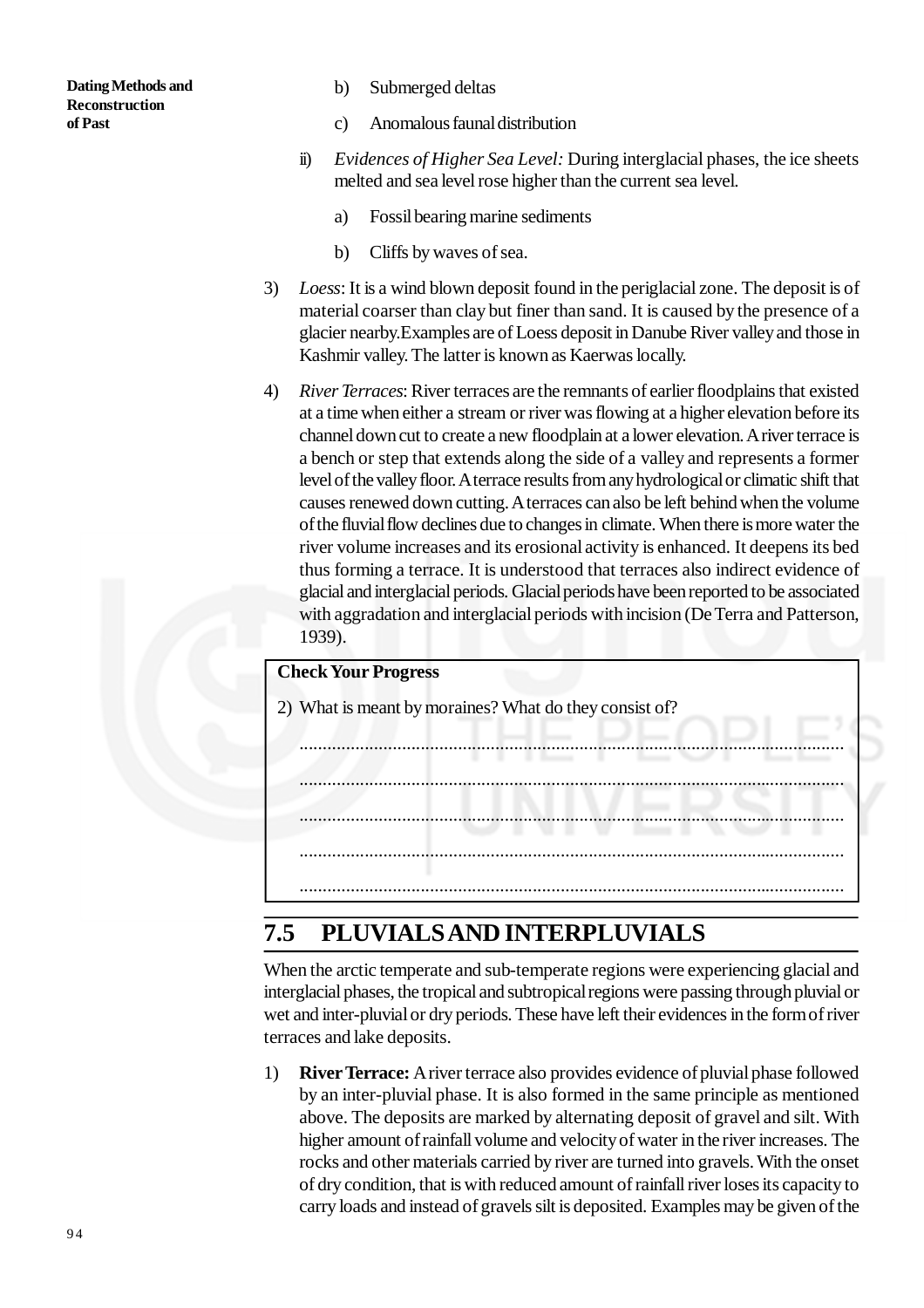Subarnarekha, Luni, Narmada and Kortaliyar river terraces from East, West, Central and Southern part of India respectively.

2) **Lake Deposits:** In the interior of various continents there are several lakes which provide evidence of pluvial and inter-pluvial periods. During pluvial phase (wet phase) these lakes have been expanding and during an inter-pluvial (dry phase) the lakes have shrunk. These lakes have been expanding and shrinking thus submerging and exposing the surrounding areas and life forms. African lakes provide ample evidence of three pluvial expansions of lakes when lakes Nakuru, Elementaita and Naivasha in Kenya expanded to form a single lake during a pluvial phase.

# **7.6 CAUSES OF PLEISTOCENE GLACIATIONS**

The exact reason behind Pleistocene glaciations is difficult to pinpoint. However several explanations have been given in the past to explain the reasons for their occurrence. These can be grouped into two types of theories: Astronomical and Geographical (Plate tectonic).

## A) **Astronomical Theories**

Several astronomical theories are available for the cause of Pleistocene Glaciations.

- 1) *Increased concentricity of the earth's orbit*: This theory has its basis in a theory known as Croll's Hypothesis. In the 19<sup>th</sup> Century, James Croll published an article entitled "on the eccentricity of the earth's orbit and its physical relation to the glaciations" showing the calculation of how the gravitational pulls of the sun, moon, and planets subtly affect the earth's motion and orientation. This theory depends upon two phenomena:
	- a) Eccentricity of Earth's orbit
	- b) Precession of equinoxes.

The change in earth's orbit, which is now nearly circular, from more elliptical to less elliptical has been periodic. So when the orbit is more elliptical, Earth may have very long and intense winters and short but very hot summers, having a cumulative effect leading to, over a period of time, into growth of glaciers and a glacial phase. The opposite would happen when the orbit becomes less elliptical or circular. Croll's theory was further developed subsequently by Milutin Minankovitch, a Serbain geophysicist who calculated these irregularities in Earth's orbit said that it would come across the climatic cycles known as Milankovitch's cycles. It has been postulated that the eccentricity of earth's orbit fluctuates with a periodicity of 92,000 years and the precession period (variation in the way the Earth wobbles on its axis) shifts in every 21,000 years.

2) *Variation in the angle between earth's axis and plane of orbit*: Another explanation that has been given to explain Pleistocene glaciations is the variation in the angle between earth's axis and the plane of its orbit. The period of this motion is believed to be 40,000 years. At present the angle is 23°, 27´, and it is known to have varied between 21°, 39´ and 24°, 36´. The increase of obliquity of this angle intensifies seasonal difference, by taking northern hemisphere away from sun, resulting in cooler conditions. It has been estimated that a change in the plane of Erath's orbit by  $1^{\circ}$  may cause a change of  $5^{\circ}$ C, which may be sufficient to bring glacial phase.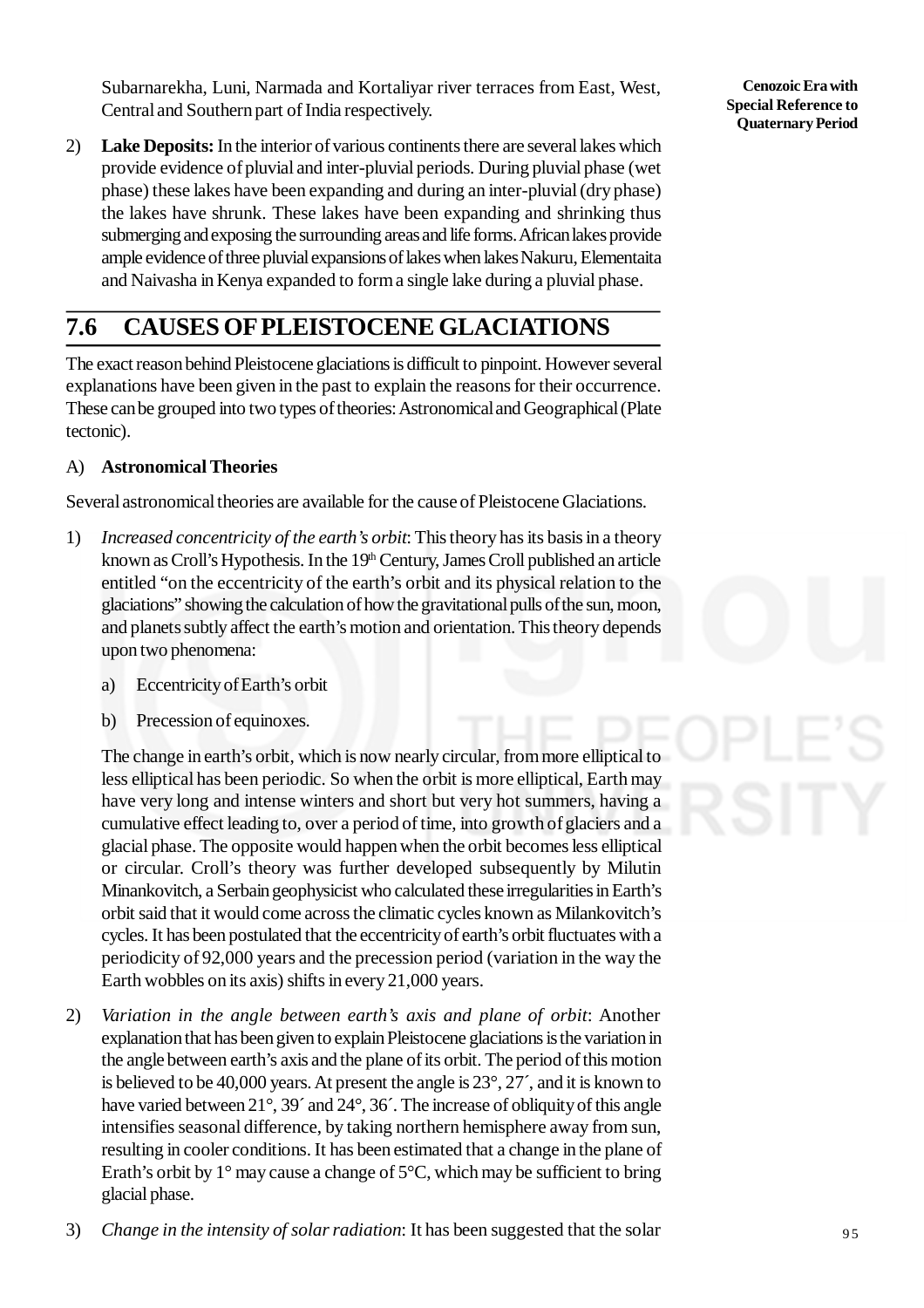**Dating Methods and Reconstruction of Past**

heat received by earth from sun is not constant and may have considerably diminished during glacial phases. It was postulated by Huttington that there are periodic recurrence of sun spot cycles which may be glacial and interglacial. This is also known as 'Huttington's Hypothesis'.

## **Check Your Progress**

3) What is 'Huttington's Hypothesis'?

..................................................................................................................... ..................................................................................................................... ..................................................................................................................... .....................................................................................................................

## B. **Geographical Causes**

- 1) *Changes in earth's Atmosphere*: Atmospheric Factors- the composition of the Earth's atmosphere - can be studied from air bubbles trapped in ice in the polar ice sheets, by studying drill core samples. The study of these ice core samples have revealed that:
	- i) During past glaciations, the amount of  $CO<sub>z</sub>$  and methane, both greenhouse gasses that tend to cause global warming, were lower than during interglacial periods.
	- ii) During past glaciations, the amount of dust in the atmosphere was higher than during interglacial periods, thus more heat was likely reflected from the Earth's atmosphere back into space.
- 2) *Changes in Oceanic Circulation*: Small changes in ocean circulation can amplify small changes in temperature variation produced by astronomical factors.
- 3) *Tactonic Causes*: The continental uplift in late Pliocene or early Pleistocene, leading to upliftment of mountain chains like the Alps, the Rockies and the Himalayas, caused an increase in the average height of continents. This could have lowered the surface temperature, more so at higher altitudes and latitudes, thus precipitating colder or glacial conditions.

Thus we see that there are several theories for the occurrence of glacial phases during the Pleistocene. However, no single theory or cause can on its own explain it. It is possible that a combination of factors may have given rise to Pleistocene glaciations.

### **Check Your Progress**

4) How did the continental uplift affect glaciation?

..................................................................................................................... ..................................................................................................................... ..................................................................................................................... ..................................................................................................................... .....................................................................................................................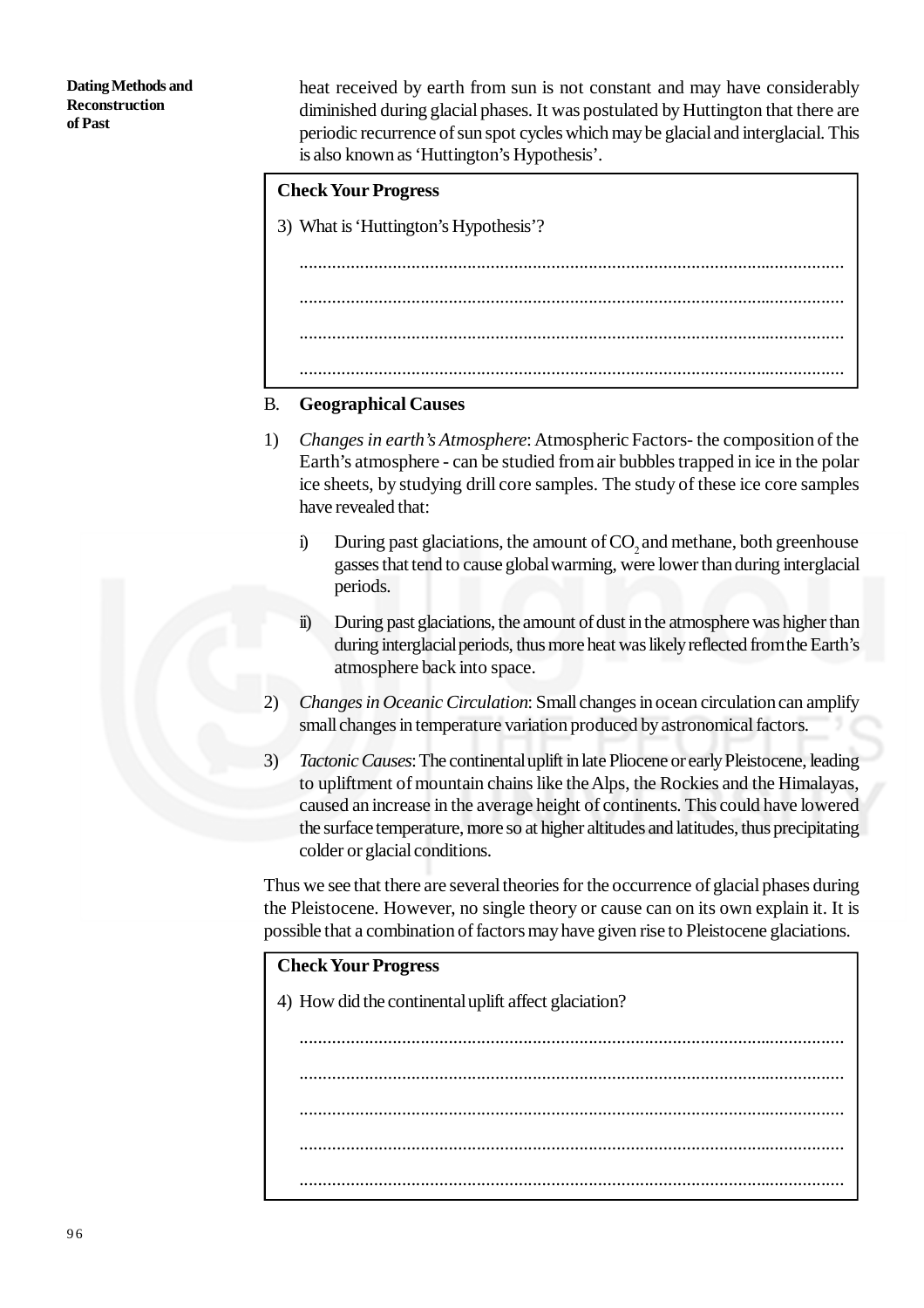# **7.7 SUMMARY**

Earth's history is divided by the geologists into several phases. The Cenozoic Era is the most recent of the three major subdivisions of animal history. The Cenozoic is divided into three periods, namely the Palaeogene, the Neogene and the Quaternary. The Cenozoic is sometimes called the 'Age of Mammals', because the largest land animals, mammals, appeared on earth during that time. The Palaeogene is subdivided into three epochs: the Palaeocene, the Eocene and the Oligocene. The Quaternary is divisible into two epochs: the Pleistocene and the Holocene. Pleistocene is the first epoch of the Quaternary Period that started about 2.58 myr ago and lasted up to 11,700 years before present. Holocene is the second of the epochs of the Quaternary Period that started about 11,700 years ago and is continuing. It is a period of warming in which the global climate became warmer. Pleistocene is a period of climatic fluctuation. On higher latitude and altitude climate alternated between cold and warm phases, because of change in snowline. These phases are known as glacial and interglacial respectively. In the tropical and equatorial regions climate fluctuated between wet and dry condition, because of difference between average annual rainfalls. These are known as pluvial and interpluvial periods respectively. Evidences of glacial phases are found in deposits of moraines, loess, sea level changes and river terraces. Evidences for alternating dry and wet conditions are also found in river terraces, alternating deposits of gravel and silt and in changes in lake water level. Causes of climatic fluctuation are explained by various theories, namely, astronomical and geographical. Quaternary is most important for archaeological anthropology. During this time bio-cultural evolution of man had taken place. It provides understanding for the environment and time dimension which caused the changes in man and his culture.

## **7.8 REFERENCES**

De Terra, H., & Paterson, T. T. (1939). *Studies on the Ice Age in India and Associated Human Cultures* (Vol. 493). Washington (DC): Carnegie institution of Washington.

Ehlers, J., & Gibbard, P. L. (2004). *Quaternary Glaciations-extent and Chronology: Part I: Europe* (Vol. 2). Elsevier.

Ehlers, J., Ehlers, J., Gibbard, P. L., & Hughes, P. D. (Eds.). (2011). *Quaternary Glaciations-extent and Chronology: A Closer Look* (Vol. 15). Elsevier.

Flint, R. F. (1947). *Glacial Geology and the Pleistocene Epoch* (Vol. 6). New York: Wiley.

Lowe, J. J., & Walker, M. J. (1998). *Reconstructing Quaternary Environments*. Harlow: Longman.

Sankalia, H. D. (1962) *Prehistory and Protohistory in India and Pakistan*, Bombay: University of Bombay.

## **7.9 ANSWERS TO CHECK YOUR PROGRESS**

- 1) The Cenozoic is divided into three periods, namely the Palaeogene, the Neogene and the Quaternary, and seven epochs, viz. Palaeocene, Eocene, Oligocene, Miocene, Pliocene, Pleistocene and Holocene.
- 2) Moraines are the debris produced by the erosional activity of a glacier. It consists of nonsorted random mixture of different sized fragments of angular rocks in a